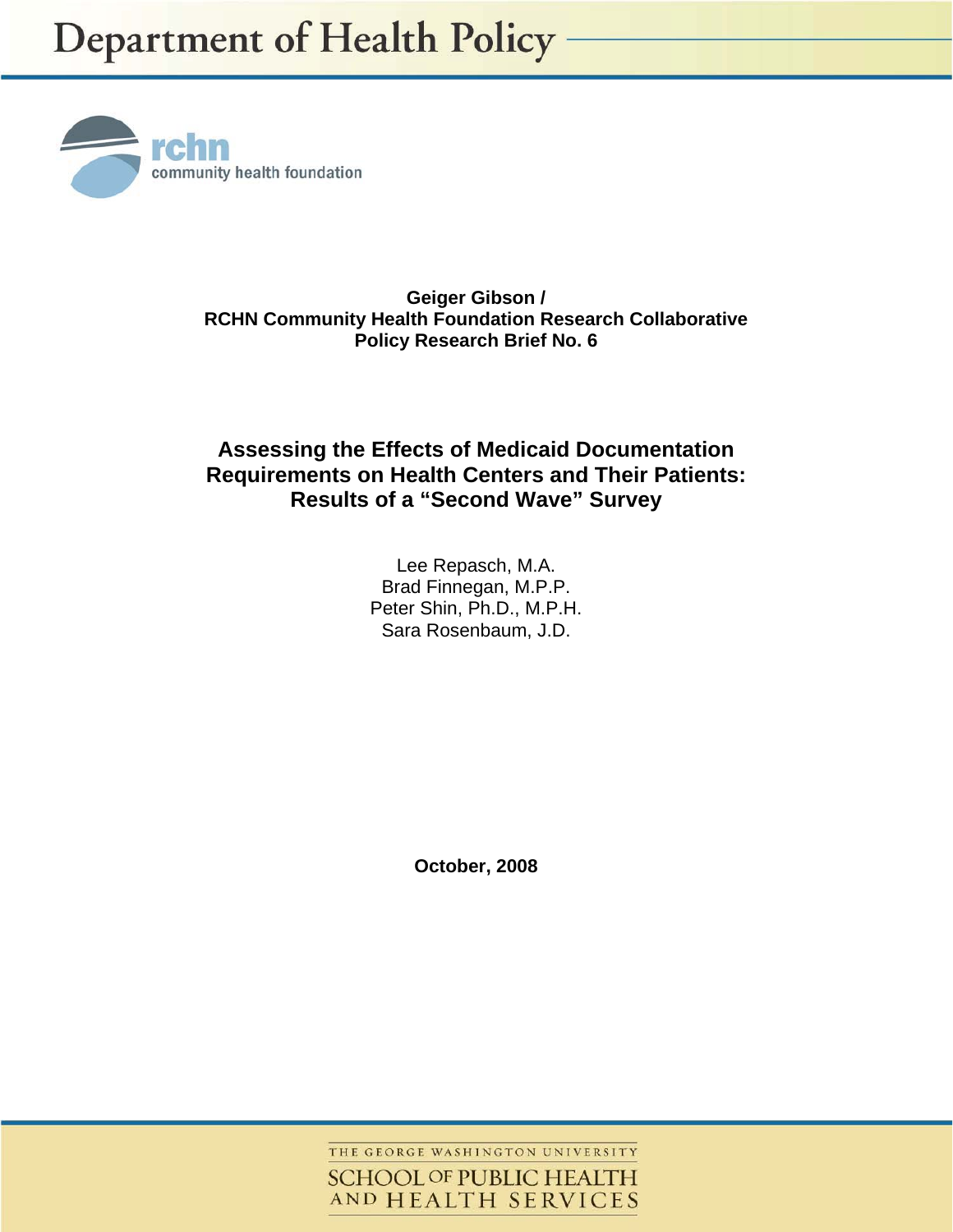## **About the Geiger Gibson / RCHN Community Health Foundation Research Collaborative**

The Geiger Gibson Program in Community Health Policy, established in 2003 and named after health center and human rights pioneers Drs. H. Jack Geiger and Count Gibson, is part of the School of Public Health and Health Services at The George Washington University. It focuses on health centers, their history and contributions, and the major policy issues that affect health centers and the communities and patients they serve.

The RCHN Community Health Foundation, founded in October 2005, is a not-for-profit operating foundation whose purpose is to support community health centers through strategic investment, advocacy, education, and cutting-edge health policy research. The only foundation in the country dedicated to community health centers, the Foundation builds on a 40 year commitment to the provision of accessible, high quality, communitybased healthcare services for underserved, medically vulnerable populations. The Foundation's gift to the Geiger Gibson program supports health center research and scholarship.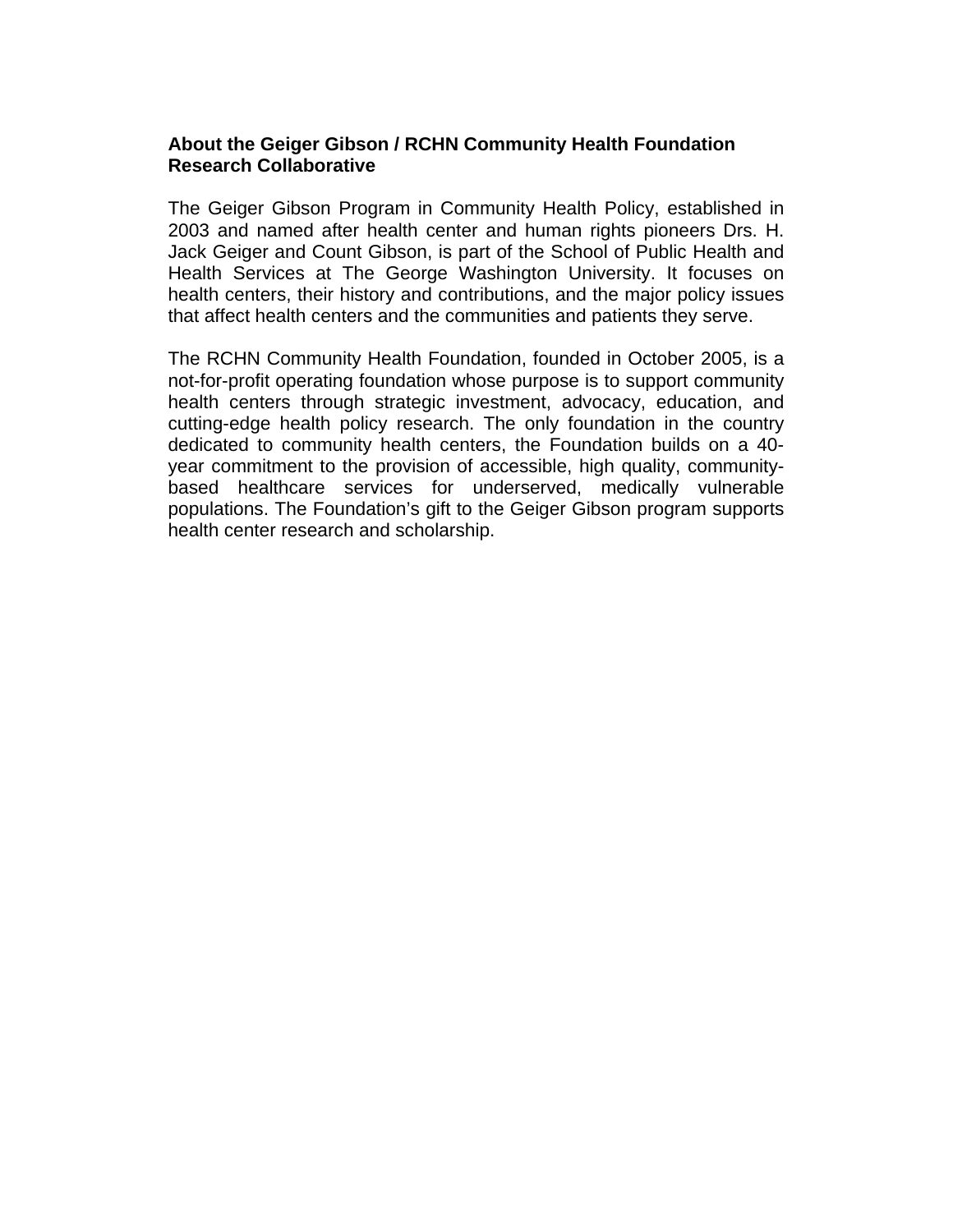### **Executive Summary**

This report represents a "second wave" follow-up to a "first wave" study whose purpose was to measure the effects of the Deficit Reduction Act's citizenship documentation requirements on health centers and their patients. The earlier study, conducted six months after implementation, found that the law had a widespread impact, including delayed applications, interrupted enrollment, disruptions in care, and at least anecdotal evidence of a growth in the number of uninsured patients as a result of the denial or loss of Medicaid coverage. This "second wave" survey underscores the existence of serious, ongoing problems more than a year after implementation. Specifically, the second wave survey finds that:

- Three-quarters of all health centers continue to experience significant problems with citizenship documentation barriers for one or more patient groups; among health centers experiencing problems, the situation appears to be worsening rather than lessening on key measures.
- Documentation requirements appear to have particularly affected several specific patient categories, including pregnant women, children, patients new to the service area, and newborns.
- About one-third of health centers report a longer and more difficult application and enrollment process.
- Nearly one-half of health centers continue to report that Medicaid application and enrollment disruptions and delays continue to affect their ability to arrange for specialty care and many affected centers report increased costs associated with helping patients with application and enrollment problems.
- Although regulatory changes issued in 2007 were intended to address the problem, a significant number of health centers continue to report enrollment delays affecting newborns.
- Despite the fact that the DRA did not modify the State Children's Health Insurance Program (SCHIP) when administered as a separate program, fully one-third of health centers located in states with separate SCHIP programs, and 45 percent of respondents in states with combination programs (Medicaid expansions plus a separate SCHIP expansion), reported that citizenship documentation requirements are being applied to SCHIP applicants as well.

These findings suggest that changes implemented in the final rules have done little to ease burdens associated with the DRA's citizenship documentation requirements, and that the law's greatest impact is falling on low income children and pregnant women and the health care providers that serve them.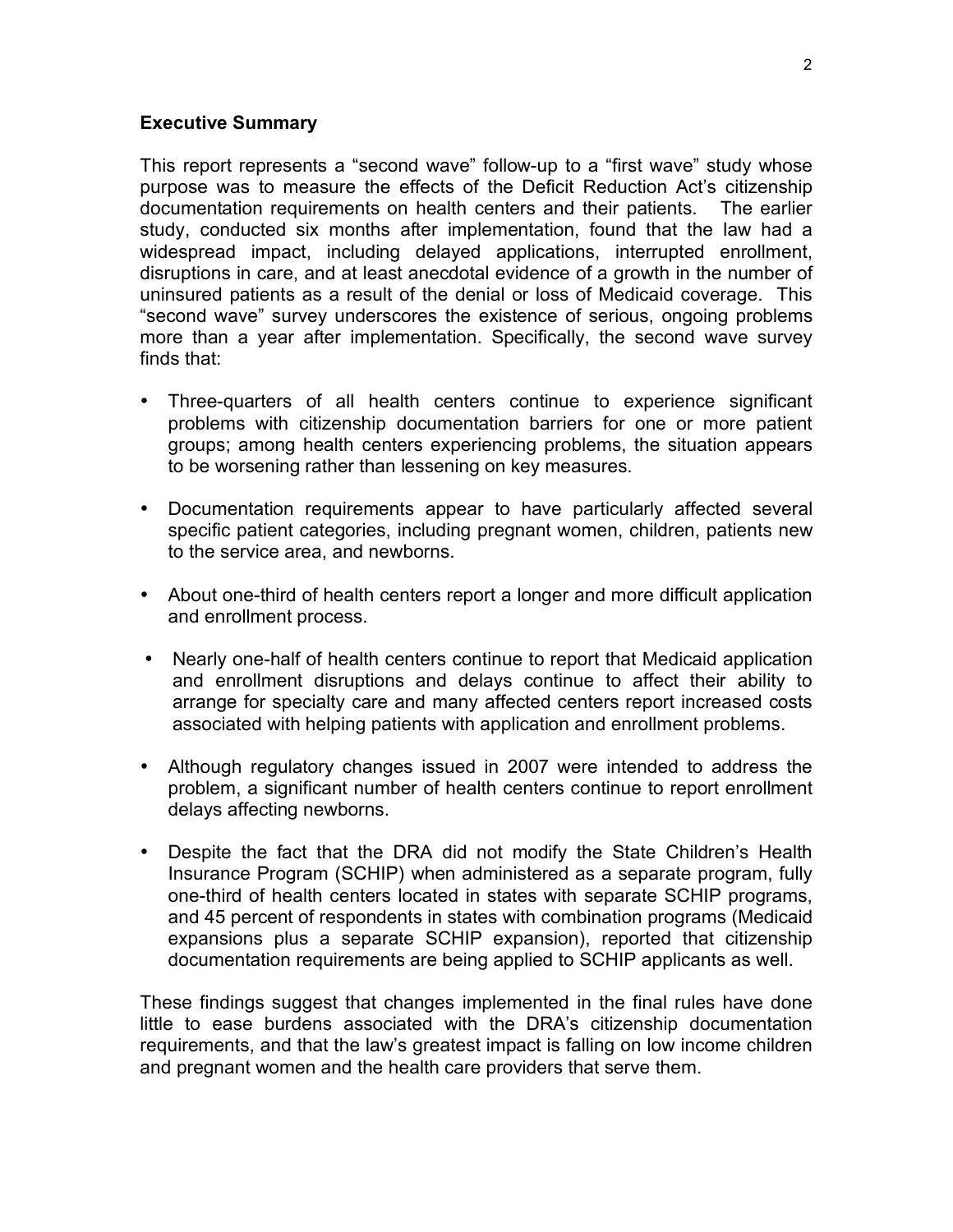#### **Introduction**

This analysis serves as the second wave of a study whose purpose was to assess the effects of the Deficit Reduction Act's ("DRA") citizenship documentation requirements on health centers and their patients. Following a background and a brief discussion of our research methods, we present our findings and conclude with a discussion of the implications of the citizenship documentation requirements for the health of low income patients and communities, as well as the ability of health centers to practice in conformance with recognized standards of quality and access.

### **Background**

In February 2006, President Bush signed into law the Deficit Reduction Act of 2005 ("DRA"),<sup>1</sup> which revised prior Medicaid policy to require nearly all applicants and recipients to furnish proof of U.S. citizenship and identity at the time of application or renewal. The citizenship documentation requirements became effective on July 1, 2006. Final regulations were published in  $2007<sup>2</sup>$  following the release of interim final rules in 2006. The final rules expand the list of persons who are exempt from citizenship documentation requirements (predominantly elderly and disabled persons, as well as children in state custody). The rules also somewhat broaden the list of documents that applicants can use to prove citizenship and extend Medicaid benefits for up to one year for those newborns whose mothers were receiving Medicaid at the time of the child's birth, regardless of the mother's immigration status. In addition, the rules expand the list of documents that applicants can use to prove citizenship to include "early school records showing U.S. place of birth," The *Roll of Alaska Natives*, and certain religious records filed in the U.S. within three months of birth.

Since the law's enactment and implementation, the citizenship documentation requirements have been the subject of much debate, and numerous studies have assessed the fiscal and other effects of the requirements on states and Medicaid beneficiaries. Although the intent of the statute was to prevent persons who are not legal U.S. residents or citizens from receiving Medicaid, the evidence suggests that the law has had only a limited effect on non-citizens and that the thrust of its impact has been on low income citizens and the health care providers that serve them. $3$  A 2006 survey conducted by the Center on Budget

 $\frac{1}{1}$ <sup>1</sup> Pub. L. 109-171 (109<sup>th</sup> Cong. 2d Sess.)

<sup>&</sup>lt;sup>2</sup> "Medicaid Program; Citizenship Documentation Requirements" (CMS2257F) (72 FR 38662). Federal Register CFR Citation 42 CFR Parts 435, 436, 440, 441, 457, and 483

<sup>&</sup>lt;sup>3</sup> D.C. Ross, "New Medicaid Citizenship Documentation Requirement is Taking a Toll. States Report Enrollment is Down and Administrative Costs Are Up," Center on Budget and Policy Priorities, March 13, 2007; P. Shin, B. Finnegan, L Hughes, and S. Rosenbaum, "The Medicaid Documentation Requirements: An Initial Assessment of Medicaid Documentation Requirements on Health Centers and Their Patients," GW School of Public Health and Health Services, May 2007; "As Tough Times Wane, States Act to Improve Medicaid Coverage and Policy: Results from a 50-State Medicaid Budget Survey for State Fiscal Years 2007 and 2008," Kaiser Commission on Medicaid and the Uninsured, October 2007.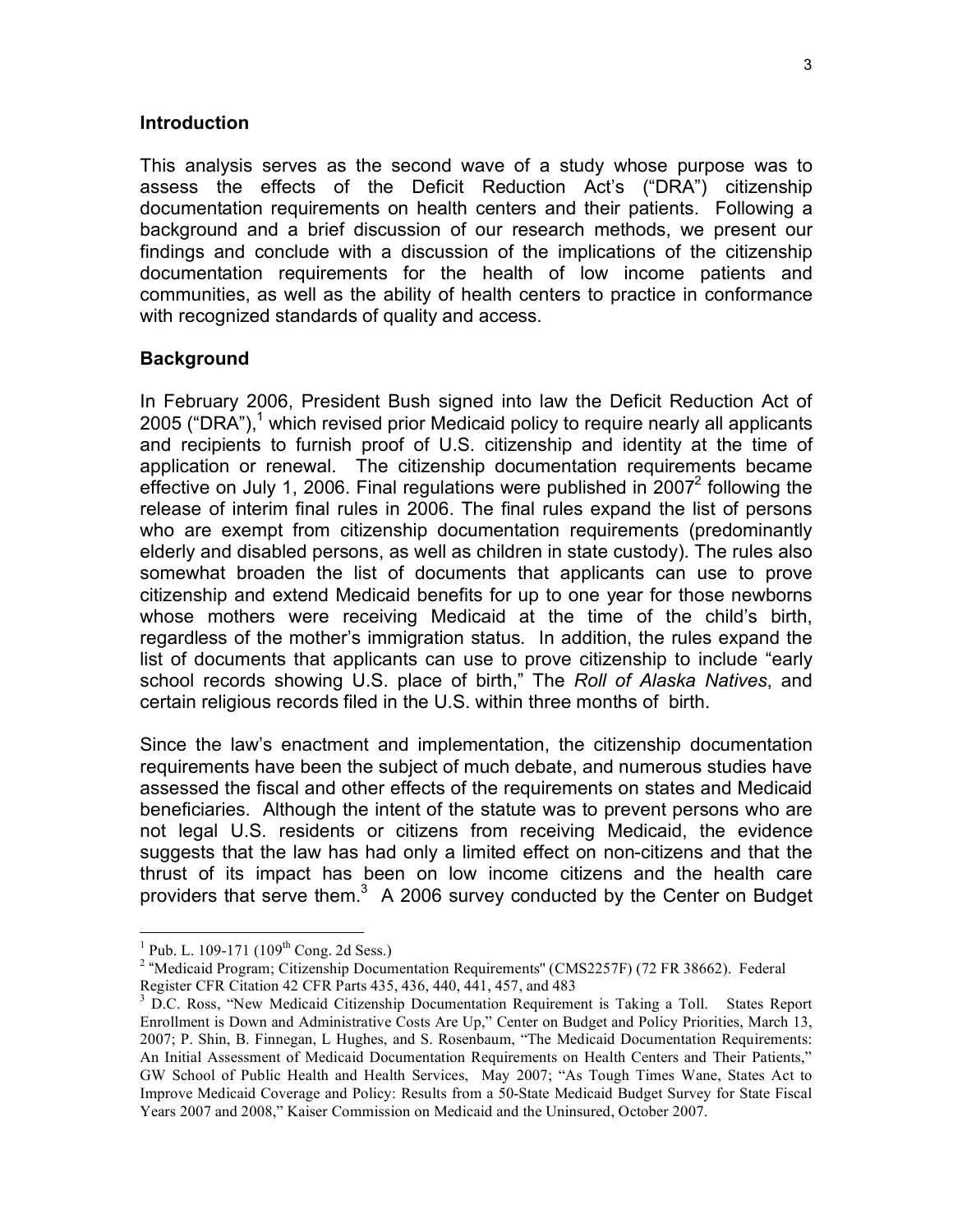and Policy Priorities (CBPP) found that almost one in twelve (eight percent) of U.S.-born adults with incomes below \$25,000 reported not having a U.S. passport or U.S. birth certificate "in their possession," and further, that 10 percent did not possess a birth certificate or passport for one or more of their children. The report concluded that Medicaid coverage could be jeopardized for an estimated 1.2 million to 2.3 million citizens, including up to 1.6 million children.<sup>4</sup>

A GAO survey of state Medicaid offices conducted in March/April 2007 found that the citizenship documentation requirement not only failed to reap predicted financial benefits, but actually resulted in increased administrative burden and costs to many states, as well as delayed and denied coverage for eligible individuals nationwide. One state reported that over 18,000 likely eligible individuals were denied coverage because they were unable to provide the required documentation.<sup>5</sup> An analysis by the Majority staff of the House of Representatives Committee on Oversight and Government Reform noted that six states spent more than \$8.3 million in federal funds to find eight undocumented immigrants erroneously utilizing Medicaid services**.** 6 The same study found that for every \$100 spent by taxpayers to implement the requirement, the federal government saved only 14 cents. The Center on Budget and Policy Priorities reported that children were particularly affected, with eligible children losing coverage as a result of an application backlog and a more complex renewal process.<sup>7</sup> Research by other groups has returned similar findings.<sup>8</sup>

Six months following implementation of the citizenship documentation requirements in mid-2006, GW researchers undertook a "first wave" national survey of health centers, in order to provide an early assessment of the impact of the citizenship documentation requirements on health centers and their patients. The nation's community health centers represent a major source of primary health care for both Medicaid beneficiaries and low income uninsured individuals and families; for this reason, their experiences can be viewed as bellwethers of how major changes in Medicaid policy affect a low income population and the systems of care on which they depend. In 2007, the nation's 1,067 federally

 $\frac{1}{4}$ <sup>4</sup> L. Ku, D.C. Ross, and M. Broaddus, "Survey Indicates Deficit Reduction Act Jeopardizes Medicaid Coverage for 3 to 5 Million U.S. Citizens," Center on Budget and Policy Priorities, February 17, 2006. http://www.cbpp.org/1-26-06health.htm; L. Ku, "Revised Medicaid Documentation Requirement Jeopardizes Coverage for 1 to 2 million Citizens" at http://www.cbpp.org/7-13-06health2.htm, accessed September 12, 2008.

<sup>&</sup>lt;sup>5</sup> "Medicaid: States Reported Citizenship Documentation Requirement Resulted in Enrollment Declines for Eligible Citizens and Posed Administrative Burdens," U.S. Government Accountability Office, GAO/07- 889, July 2007.

<sup>&</sup>lt;sup>6</sup> "Medicaid Citizenship Documentation Requirements Deny Coverage to Citizens and Cost Taxpayers Millions," Committee on Oversight and Government Reform, Majority Staff, July 24, 2007.

 $<sup>7</sup>$  Ibid, D.C, Ross, March 13, 2007.</sup>

<sup>8</sup> Ibid, Kaiser Commission on Medicaid and the Uninsured, October 10, 2007; L. Ku, and D.C. Ross, "New Medicaid Requirement is Unnecessary and Could Impede Citizens' Coverage," Center on Budget and Policy Priorities, January 4, 2006; "Impact of the federal 2005 Deficit Reduction Act on Colorado Medicaid enrollment: Findings from the Outreach and Enrollment Worker Survey," Colorado Health Institute, May 2007.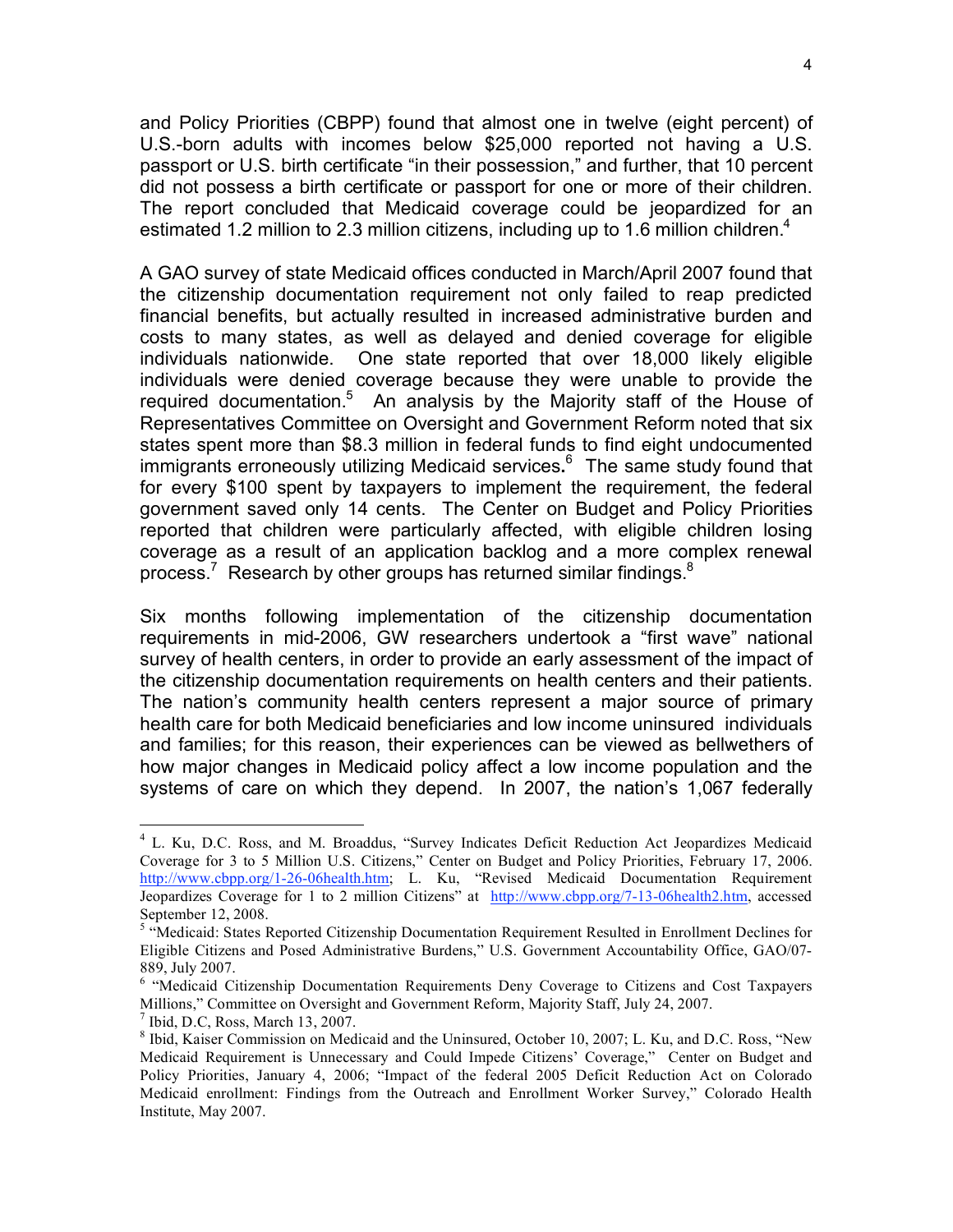funded health centers furnished health care in over 6,200 service sites to more than 16 million persons, including 5.68 million Medicaid beneficiaries or 35 percent of all patients served. Community health centers also represent a central source of primary health care for a growing uninsured population, particularly as other sources of primary health care for the low income population continue to shrink. In 2007, 40 percent (6.2 million) of all patients seeking care at community health centers were uninsured.<sup>9</sup> When the number of uninsured grew by 35 percent nationally between 1990 and 2007, the number of uninsured persons served at health centers grew by *172 percent*. 10 In 2007, Medicaid accounted for 37 percent of health centers' operating funds, making Medicaid the single most important source of health center financing.<sup>11</sup>

Health centers provide both comprehensive primary health care as well as services that assist patients to actually receive care such as transportation, translation, and assistance in completing Medicaid application forms and in securing necessary documents and supporting information. In recognition of community health centers' role in gaining access to coverage, federal law requires states to outstation eligibility workers to provide Medicaid application enrollment assistance at community health centers.<sup>12</sup> In 2007, all health center grantees offered enabling services at most or all service sites, at a cost of \$519 million.

This "first wave" health center survey<sup>13</sup> documented the law's widespread effects on both patients and health center practice, with evidence of enrollment disruption and delay and serious disruptions in care, particularly specialty care. While some disruption was expected within the first few months following implementation, the study found that nine out of ten health centers were experiencing substantial application and enrollment problems more than six months after implementation of the law. Some health centers also reported a growth in the number of uninsured patients as a result of new enrollment barriers arising from the documentation requirements.

### **Study Methodology: Second Wave Survey**

The sweep and complexity of the DRA citizenship documentation requirements, coupled with state inexperience in documenting citizenship (prior to the enactment of the DRA, only four states<sup>14</sup> required citizenship documentation)

<sup>-&</sup>lt;br>9 <sup>9</sup> R.E. Hurley, L.E. Felland, and J.Lauer, "Community Health Centers Tackle Rising Demands and Expectations," Center for Study Health System Change, 2007.

<sup>&</sup>lt;sup>10</sup> GW Department of Health Policy analysis of 2007 UDS<br><sup>11</sup> Ibid <sup>12</sup> 42 U.S.C. §1396a(a)(55).

<sup>&</sup>lt;sup>13</sup> P. Shin, B. Finnegan, L. Hughes, and S. Rosenbaum, "The Medicaid Documentation Requirements: An Initial Assessment of Medicaid Documentation Requirements on Health Centers and Their Patients," GW Department of Health Policy, May 2007.

<sup>&</sup>lt;sup>14</sup> Georgia, Montana, New Hampshire, and New York.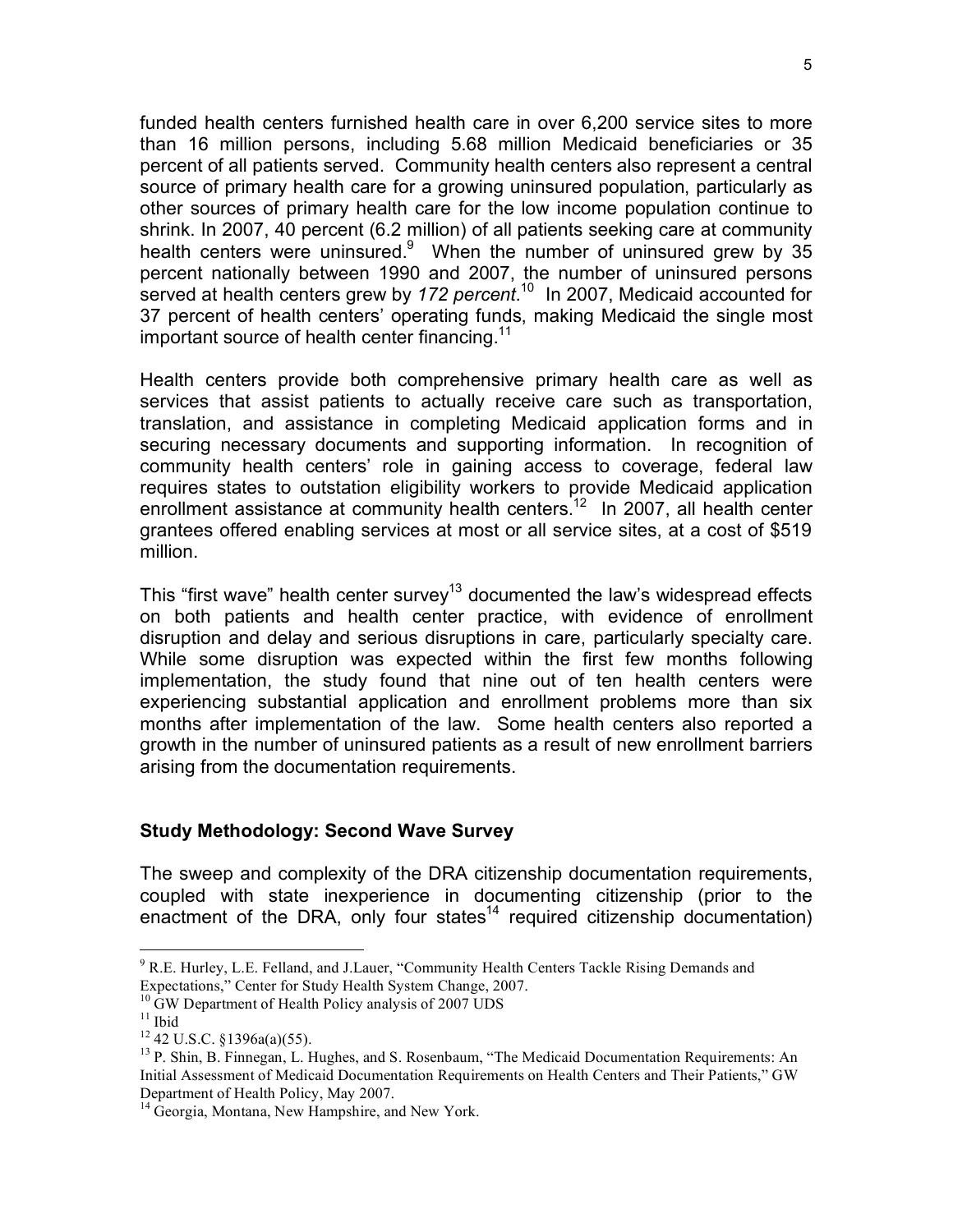meant that states elected to implement the documentation requirements in stages.<sup>15</sup> GW's first wave study was conducted six months after initial implementation of the citizenship documentation requirements. This second wave study re-examines the affects of the requirements some 15 to 18 months after implementation. Designed to assess the impact of the documentation requirements on health centers and their patients, this second wave study, like its predecessor, consisted of an online survey calculated to gauge health center experiences with citizenship documentation and was administered to all federally funded health centers. A total of 260 of 974 health centers nationwide (27 percent) responded to the survey. Responses came from health centers in 48 states and the District of Columbia. Respondent characteristics closely resemble health centers nationally.

Because the second wave survey was not targeted to the same cohort of health centers that participated in the previous study, any changes over time may not reflect actual trends. Instead, results from the previous study are included in the analysis to assess the extent to which early disruptions in access to coverage and care may (or may not) have stabilized after one year. A more detailed methodology covering each element of this study can be found in the Appendix to this Policy Brief. Wherever the same questions were asked in the 2006-07 study, estimates from both are included.

# **Findings**

The most important finding to emerge from this second wave survey is the continuing widespread effects of the citizenship documentation requirements on health centers and their patients. Although the proportion of health centers experiencing no problems for specific patient groups increased from eight percent to 27 percent (**Figure 1**), nearly 75 percent of all respondents reported problems for one or more groups of patients. **Figure 1** shows that application and enrollment problems are affecting several key health center patient categories. Forty percent of health centers reported difficulties for parents, 36 percent reported problems for new patients, 24 percent reported problems affecting pregnant women, and 32 percent reported difficulties among children. Of perhaps greatest concern, a significant proportion of health centers – 10 percent – reported problems affecting newborns, a number which remains relatively unchanged from our earlier report, despite the exemption of newborns in the final rule.

<sup>&</sup>lt;sup>15</sup> Ibid, Kaiser Commission on Medicaid and the Uninsured, October 2007.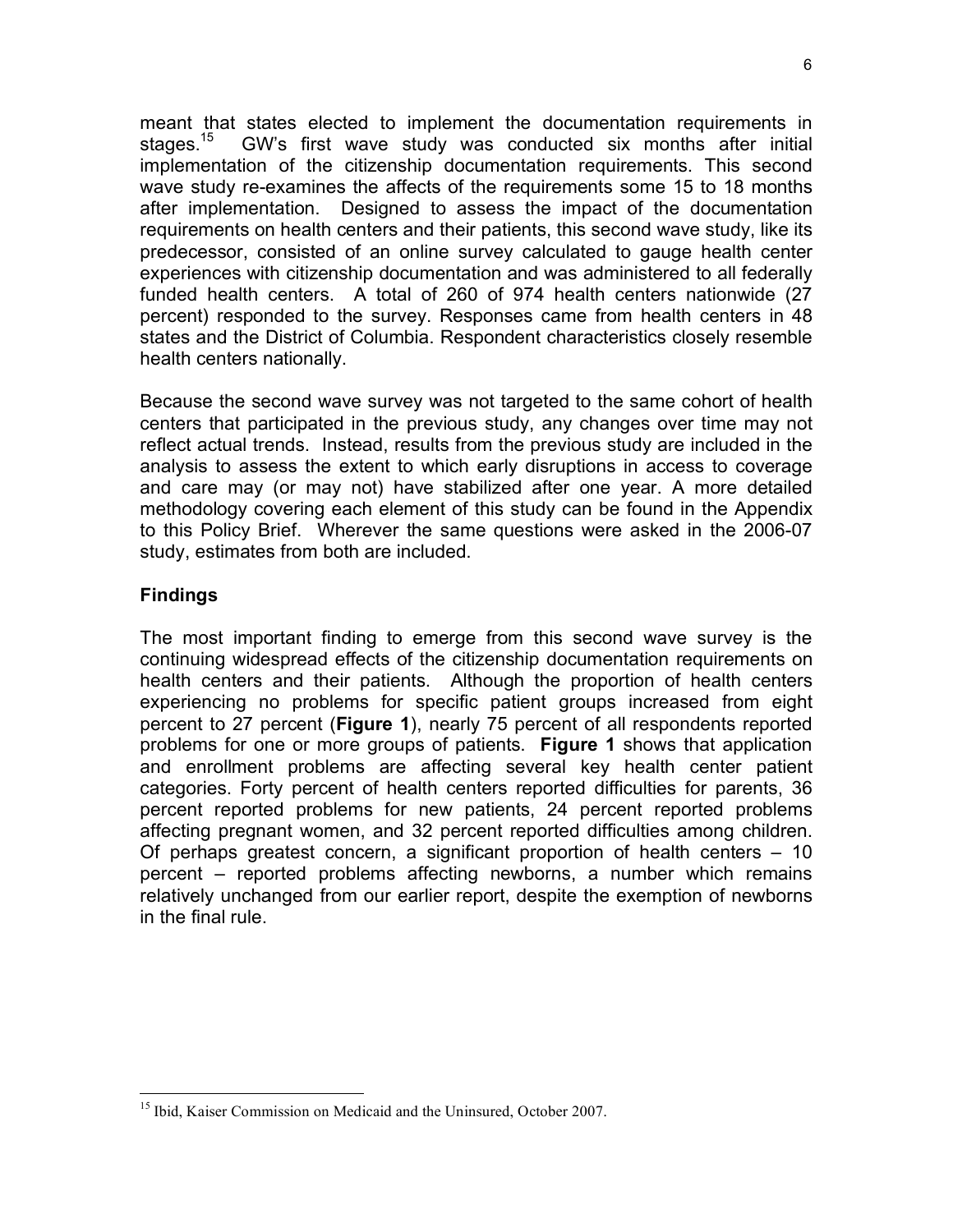

For health centers reporting problems, the evidence suggests that problems associated with documentation requirements have intensified rather than eased over time. **Figure 2** indicates that more than one year following implementation of the DRA citizen documentation requirements, the application process continued to prove difficult for health center patients. The percentage of health centers reporting a longer enrollment process increased, rising to 46 percent in the second wave time period. Thirty percent of second wave respondents reported that the application process had grown longer, while 38 percent – compared to 28 percent during 2006-07 time period – reported documentation problems.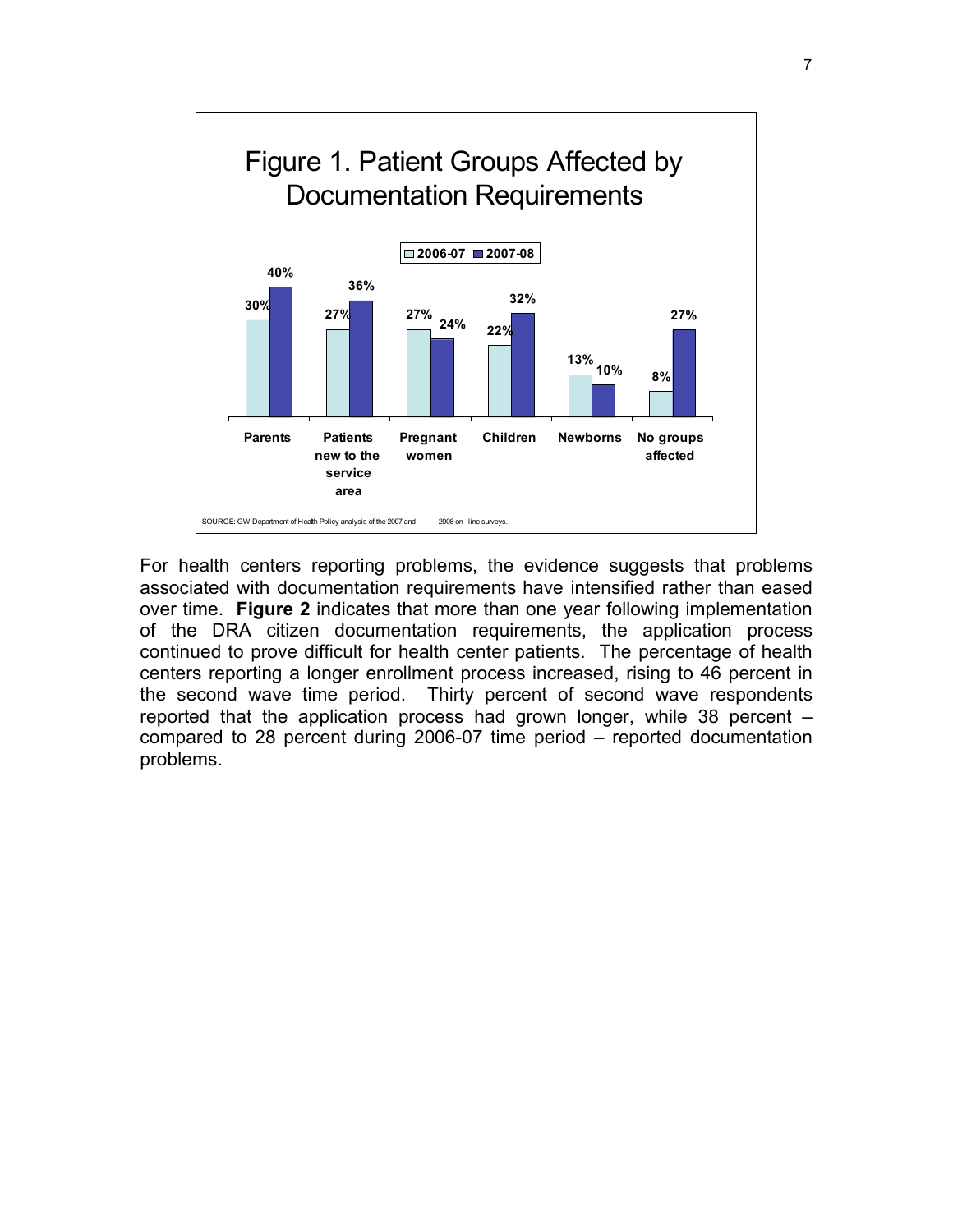

**Figure 3** shows ongoing problems with securing documents, despite the fact that the list of qualified documents was somewhat expanded in the final rule. Sixtythree percent of health centers responding to the second wave study reported at least one problem with a longer application process or with documentation, compared to 43 percent in the first wave study. Nineteen percent of health centers indicated that applicants must pay to get documents, and 28 percent (compared to 15 percent one year earlier) reported waits of two weeks or longer to obtain necessary documents.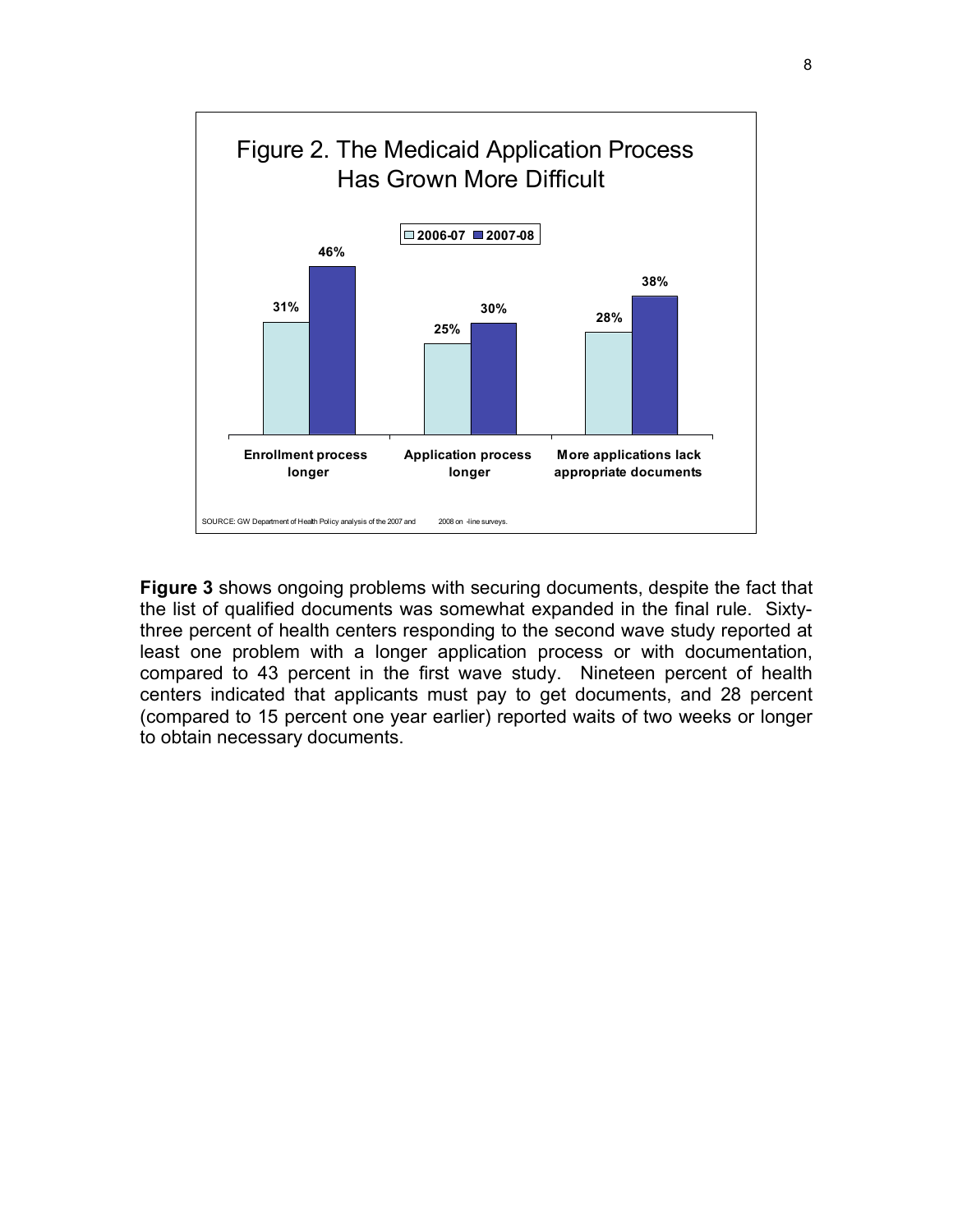

Many respondents reported that their staff were continuing to spend additional time assisting Medicaid applicants in obtaining necessary documents, with greater attendant costs. Reported increases in personnel time varied from five minutes to over three hours per application. Some health centers indicated that they hired new personnel to assist with the increased administrative load; in other cases, respondents reported that work burdens on existing staff simply were increased.

Health centers continued to report that the documentation requirements affected their ability to provide or arrange for care. Despite some improvement since the previous study, the "second wave" results shown in **Figure 4** indicate that interrupted or delayed Medicaid coverage has continued to affect health centers' ability to arrange for specialty care. Forty-six percent reported reduced ability in arranging for specialty care (relatively unchanged from our previous study); 29 percent reported difficulties in securing health care for new patients (compared to 38 percent in the first wave); 10 percent reported difficulties in pre-arranging hospital inpatient deliveries for pregnant women (compared to 28 percent in the first wave study); and 34 percent reported difficulties in securing supplies and equipment, including prescription drugs (compared to 24 percent in the 2006-07 analysis). Finally, 13 percent of health centers also reported a reduced ability to provide care on-site.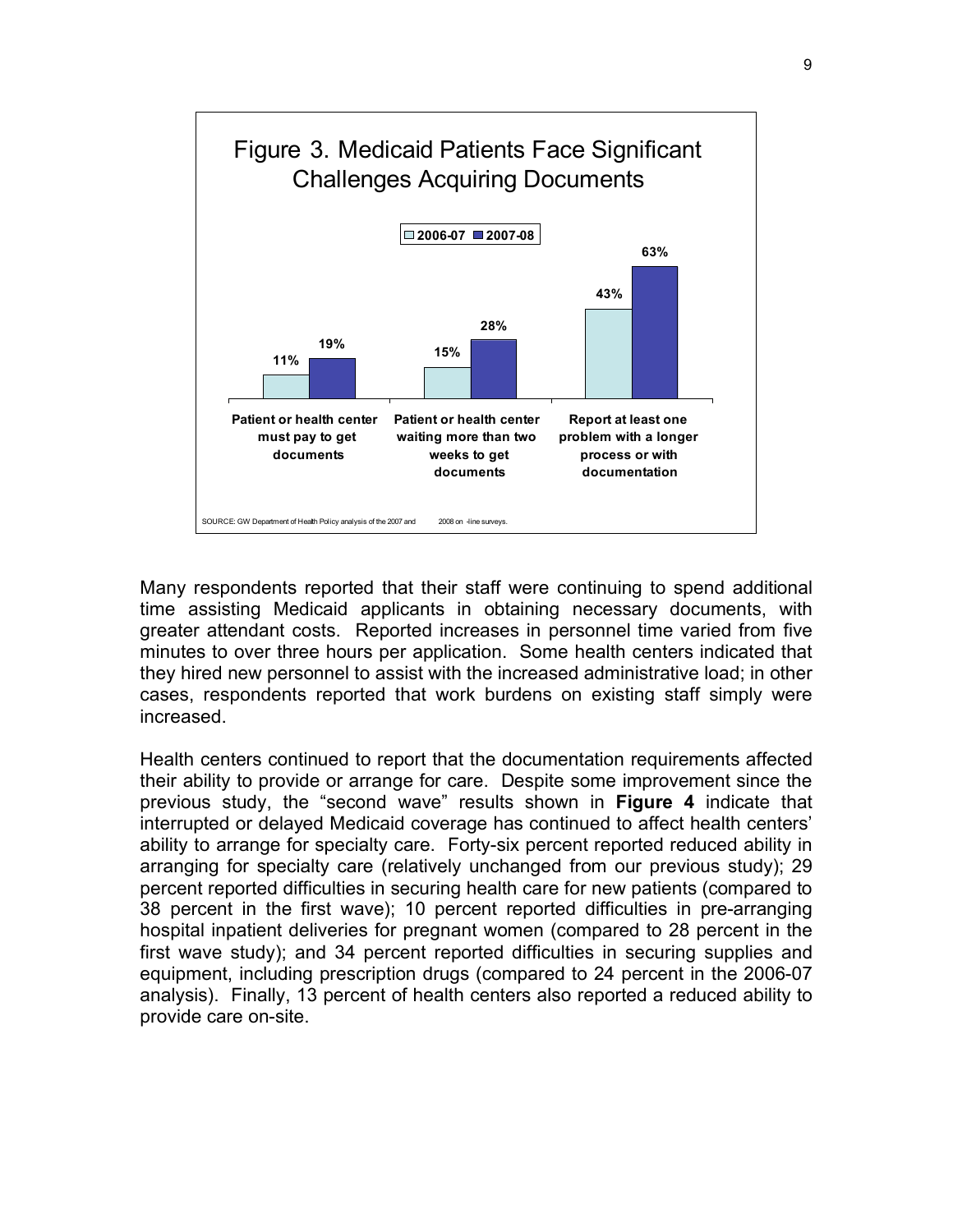

Even as Medicaid delays and disruptions continued, patients remained eligible for care because of health centers' service mission. Thus, more than 73 percent of health centers reported that patients who lost Medicaid coverage for some period of time continued to receive services as "uninsured" patients. As a result, the delay and disruption in Medicaid coverage for uninsured but Medicaid-eligible patients had a spillover effect, depriving health centers of funding that otherwise would have been used to maintain or increase care for other uninsured but Medicaid-ineligible patients in their service areas.

One of the most surprising findings to emerge from this "second wave" study was the effect of the documentation requirements on State Children's Health Insurance Programs (SCHIP). Citizenship documentation rules do not apply to separately administered SCHIP programs; however, the screening and enrollment requirements of SCHIP mean that many states employ the same application forms for both SCHIP and Medicaid. **Figure 5** shows that one-third of health centers in states with separate SCHIP programs, and nearly half (45 percent) in states with combination programs, reported that parents were asked to document their child's citizenship when applying for SCHIP.16 **Figure 6** shows that in states with separate SCHIP programs, two in five health centers reported that SCHIP applications were being held up or denied because patients were unable to provide proof of citizenship; a proportion similar to that of health centers in states with combination programs**.**

 $^{16}$  As of June 2007, 19 states (AL, AZ, CO, CT, GA, KS, MS, MT, NV, NY, OR, PA, TN, TX, UT, VT, WA, WV, and WY) had separate SCHIP programs.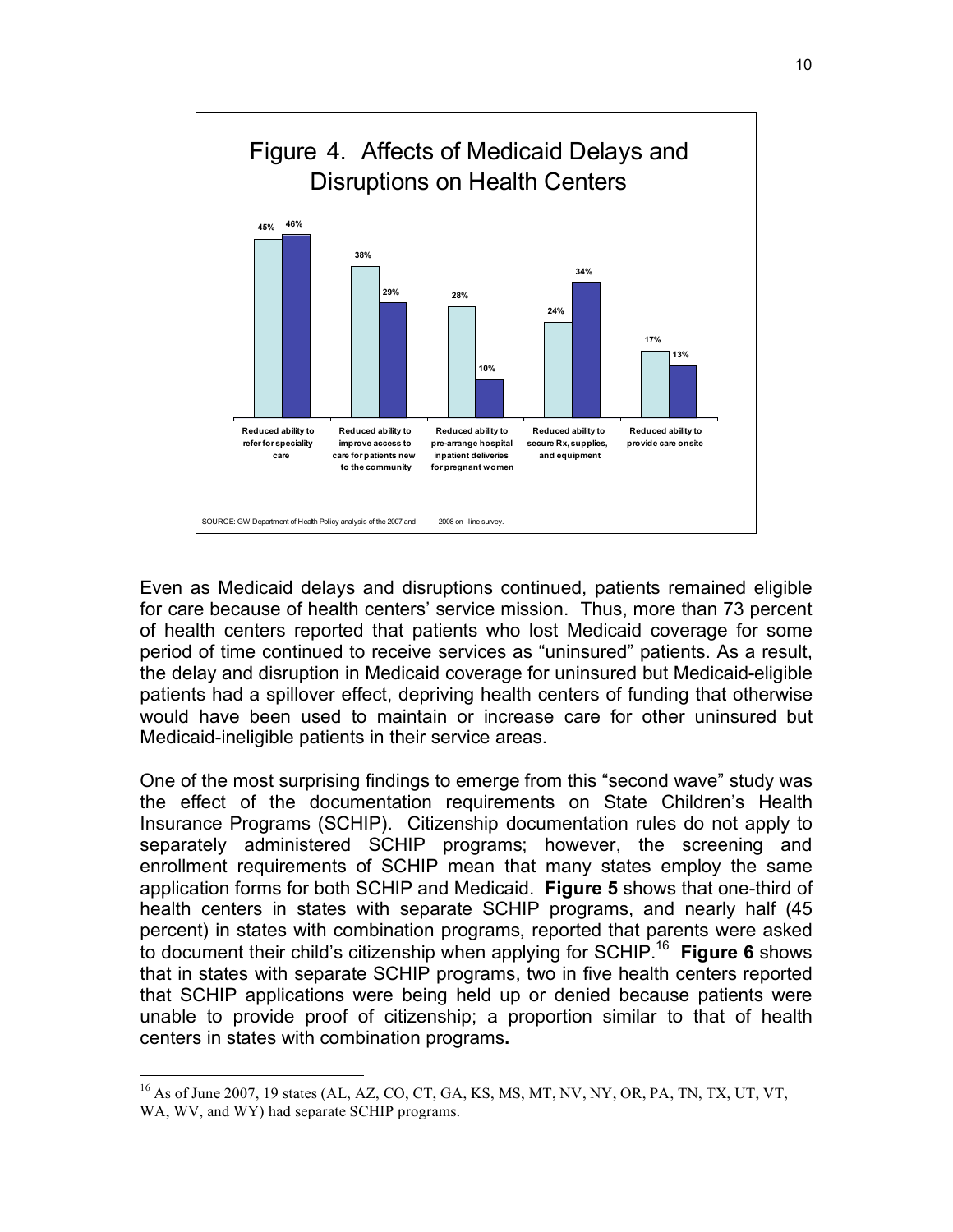

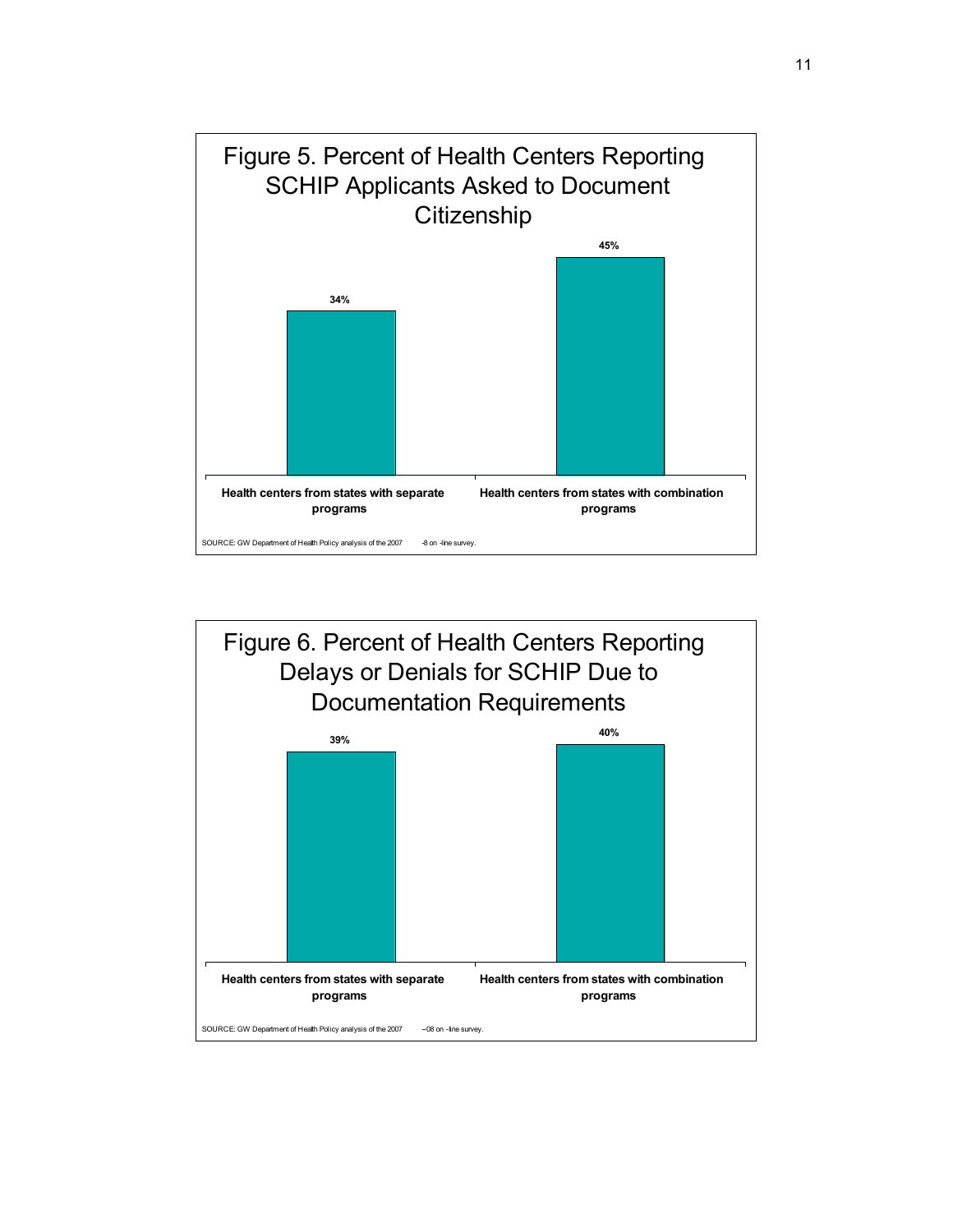### **Discussion**

Despite little evidence of unlawful utilization, the DRA Medicaid amendments impose strict citizenship documentation requirements for Medicaid applicants as part of the Deficit Reduction Act of 2005. The evidence suggests that these complex requirements have proven burdensome with little or no benefit realized. The results from this second wave study suggest that the changes implemented in the final rule appear to have done little to address the systemic problems experienced by health centers and low income patients, and that both are continuing to experience the effects that flow from coverage delays and interruptions. Health center patients not only continued to experience delays in coverage or unwarranted denials, but health centers themselves were then faced with increased practice difficulties and serious financial effects as they attempted to manage care for additional uninsured patients.

Other studies have documented the greater difficulties faced by health centers in securing access for their uninsured patients to necessary specialty care and other services not available at the health center.<sup>17</sup> The evidence from this study suggests that the citizenship documentation requirements may worsen an already serious problem by interrupting Medicaid coverage essential to locating sources of specialty care. Of particular concern is the effects of the documentation requirement on pregnant women and newborns, whose need for rapid management can become a particularly acute matter.

Another distressing finding is the impact the citizenship documentation requirements appear to be having on SCHIP. Many states, for important reasons, use joint applications for both Medicaid and separate SCHIP programs. The effect, however, is to apply the citizenship documentation requirements to both programs, thereby delaying coverage for both groups of children.

The DRA's citizenship documentation requirements may also have negative implications and adverse health consequences for other forms of ambulatory health care used by safety net populations. Twenty-six states (26) have Medicaid waivers that expand family planning services for low-income women. CMS is requiring that citizenship documentation requirements be applied to these programs as well, even though the family planning benefit is very modest.<sup>18</sup> In Oregon, within the first 12 months of implementation of the citizenship documentation requirements, utilization of family planning services in its waiver program fell by 30 percent overall and by 42 percent for teenagers.<sup>19</sup> California's Governor Arnold Schwarzenegger has warned that the requirement threatens the

<sup>&</sup>lt;sup>17</sup> M.K. Gusmano, G. Fairbrother, and H. Park, "Exploring the Limits of the Safety Net: Community Health Centers and Care for the Uninsured," *Health Affairs* 21, no. 6 (2002): 188–194.

<sup>&</sup>lt;sup>18</sup> A. Sonfield, C. Aldrich and R.B. Gold, "State Government Innovation in the Design and Implementation

of Medicaid Family Planning Expansions," New York: Guttmacher Institute, March 2008. 19 L. Angus, Oregon Public Health Division, "Effect of Medicaid citizenship documentation requirements in family planning waivers: First year observations," presentation at AcademyHealth conference, Washington, DC, Jun. 10, 2008.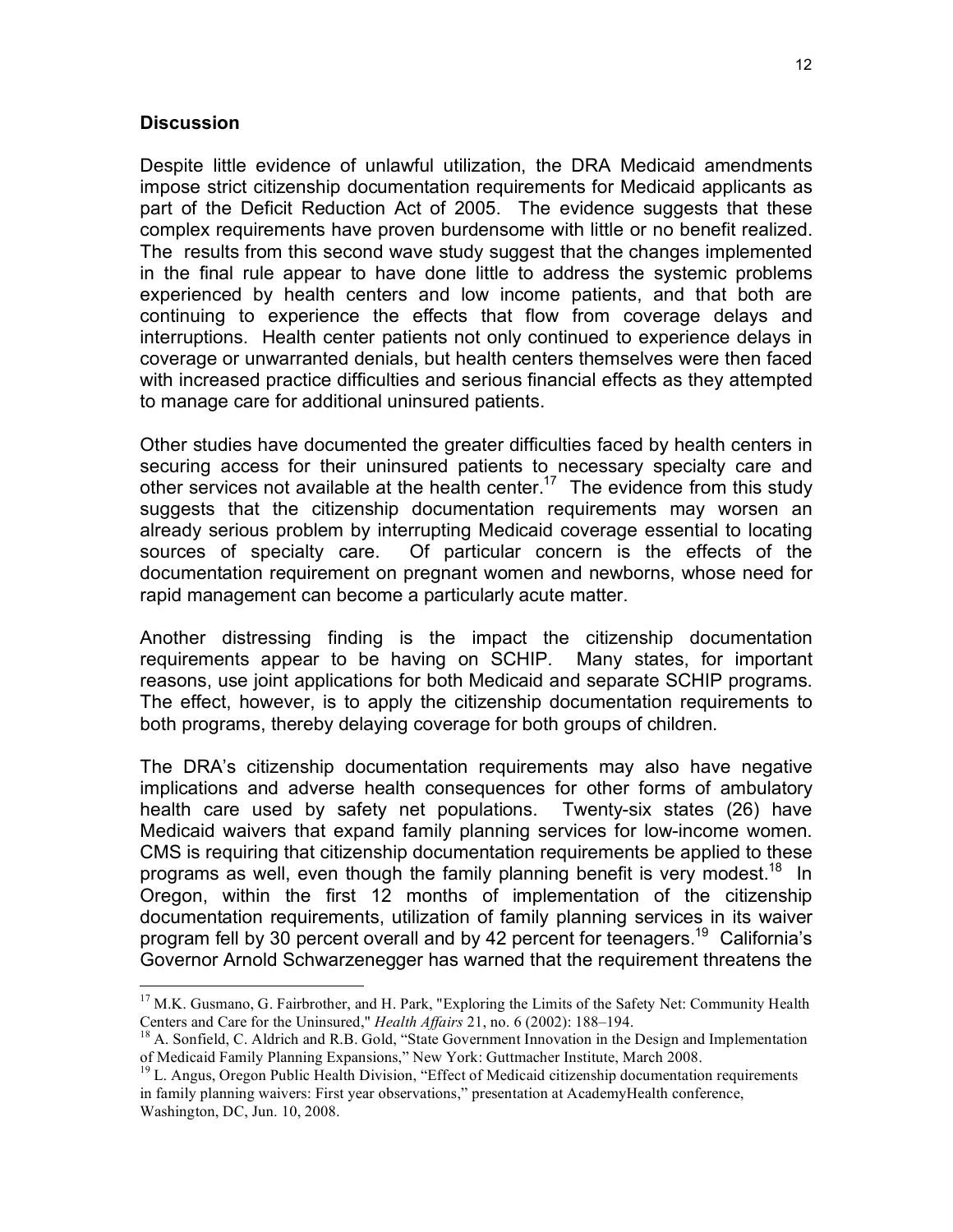renewal of that state's family planning Medicaid waiver, which serves close to 200,000 people at family planning clinics statewide. California estimates that implementation of these requirements would cost the state \$262 million in federal funds and could result in even higher costs as a result of additional unplanned pregnancies that might occur if women, including teenagers, are unable to obtain needed contraceptive services.20

Patient coverage disruptions and losses have important implications for health care quality. As this study shows, the DRA continues to place a significant economic burden on health centers, resulting in diminished ability to provide key services, including patient referrals for specialty care and other services found outside the health center. In effect, the citizenship documentation requirements undermine the goal of creating health care homes for all patients, with the capacity to manage a full spectrum of health care needs.

 $^{20}$  Gov. A. Schwarzenegger, Letter to Michael Leavitt, Secretary of Health and Human Services, dated Sept. 11, 2008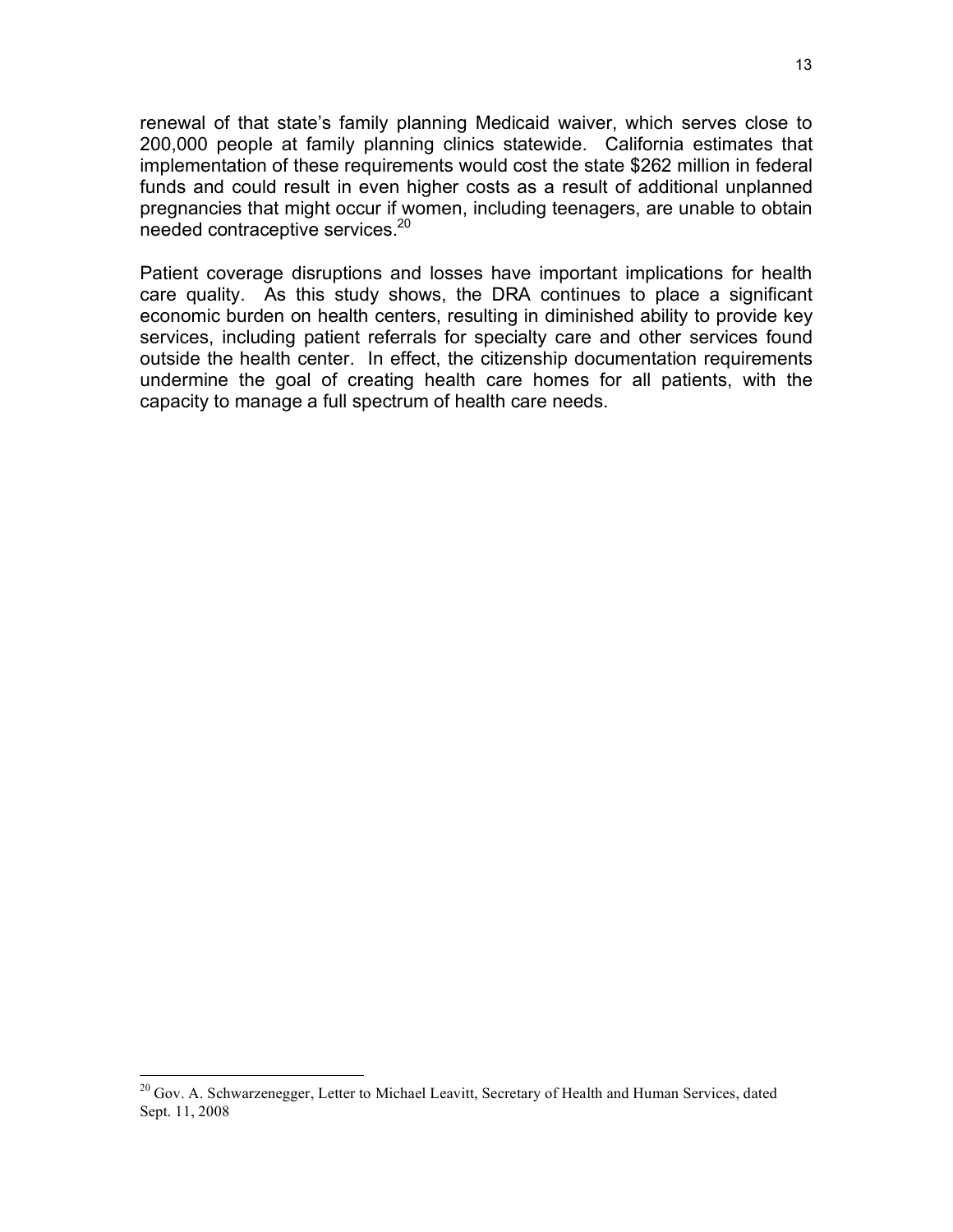## **Appendix: Study Methodology**

### 2007-08 National Survey

As part of the larger George Washington University Geiger Gibson Program (GW) research effort to understand the effects of the identification and citizenship documentation requirements on safety net providers, GW conducted an on-line survey to assess the impact of these requirements on health centers nationwide. The survey was administered to all 974 health centers nationwide between September 2007 and March 2008 – more than one year after implementation of the documentation requirements. With assistance from the National Association of Community Health Centers, state Primary Care Associations, health center networks, and community-based organizations, we received a response rate of 27 percent (260 responses). The response rate did not provide enough sampling for any state estimates. In addition, researchers at The George Washington University made phone calls to centers who had not yet responded encouraging them to complete the survey. Responses were received from 48 states and the District of Columbia.

The health centers which responded to this study closely resemble both the sample of health centers from the 2006-07 study as well as health centers nationwide in several key characteristics. The patients that utilize the responding health centers mirror the national population of health center patients' income, age, and race/ethnicity. Likewise, respondent health centers closely resemble the national population of health centers in terms of the payor source. The average number of patients served by the respondent centers was slightly higher than the average number of patients served at health centers nationally (15,779 versus 15,032 respectively), but slightly less than the average number of patients served at health centers in the 2006-07 study (16,259). Approximately 55 percent of the respondent health centers were located in rural areas, making the respondent health centers slightly more rural than the national average (52 percent), but slightly less rural than those that participated in the 2006-07 survey (57 percent).

In order to adjust for non-response, the results of the 2007-08 survey were weighted by size and geographic region to reflect the national sample of health centers in the 2007 UDS. Size was determined by the total number of patients served annually. Centers were categorized into three groups, less than 5,000 patients, 5,000 to 9,999 patients, and 10,000 or more patients. Health centers were placed into four geographic regions using the Census Bureau's Regions and Divisions. Regions include the following: Northeast, South, Midwest, and West.